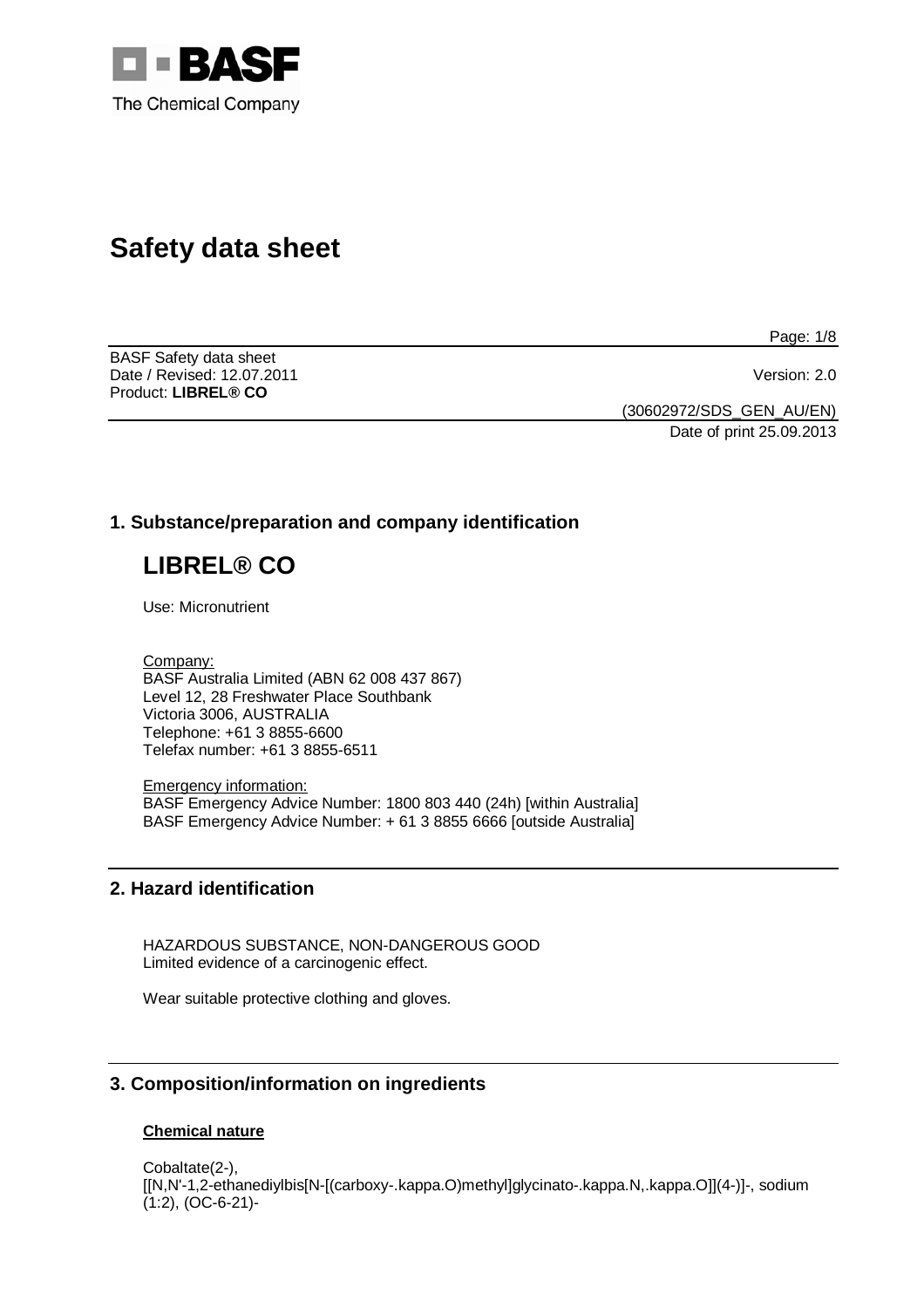Page: 2/8

BASF Safety data sheet Date / Revised: 12.07.2011 Version: 2.0 Product: **LIBREL® CO**

(30602972/SDS\_GEN\_AU/EN)

Date of print 25.09.2013

CAS Number: 15137-09-4 EC-Number: 239-198-0

### **4. First-Aid Measures**

General advice: Remove contaminated clothing.

If inhaled:

Keep patient calm, remove to fresh air, seek medical attention.

On skin contact: Wash thoroughly with soap and water.

On contact with eyes: Wash affected eyes for at least 15 minutes under running water with eyelids held open.

On ingestion:

Rinse mouth immediately and then drink plenty of water, induce vomiting, seek medical attention.

Note to physician:

Symptoms: The most important known symptoms and effects are described in the labelling (see section 2) and/or in section 11.

Treatment: Treat according to symptoms (decontamination, vital functions), no known specific antidote.

# **5. Fire-Fighting Measures**

Suitable extinguishing media: dry powder, foam, carbon dioxide, water spray

Unsuitable extinguishing media for safety reasons: water jet

Specific hazards: carbon oxides

Special protective equipment: Wear a self-contained breathing apparatus.

Further information: The degree of risk is governed by the burning substance and the fire conditions. Contaminated extinguishing water must be disposed of in accordance with official regulations.

# **6. Accidental Release Measures**

Personal precautions: Avoid dust formation. Use personal protective clothing. Information regarding personal protective measures see, chapter 8.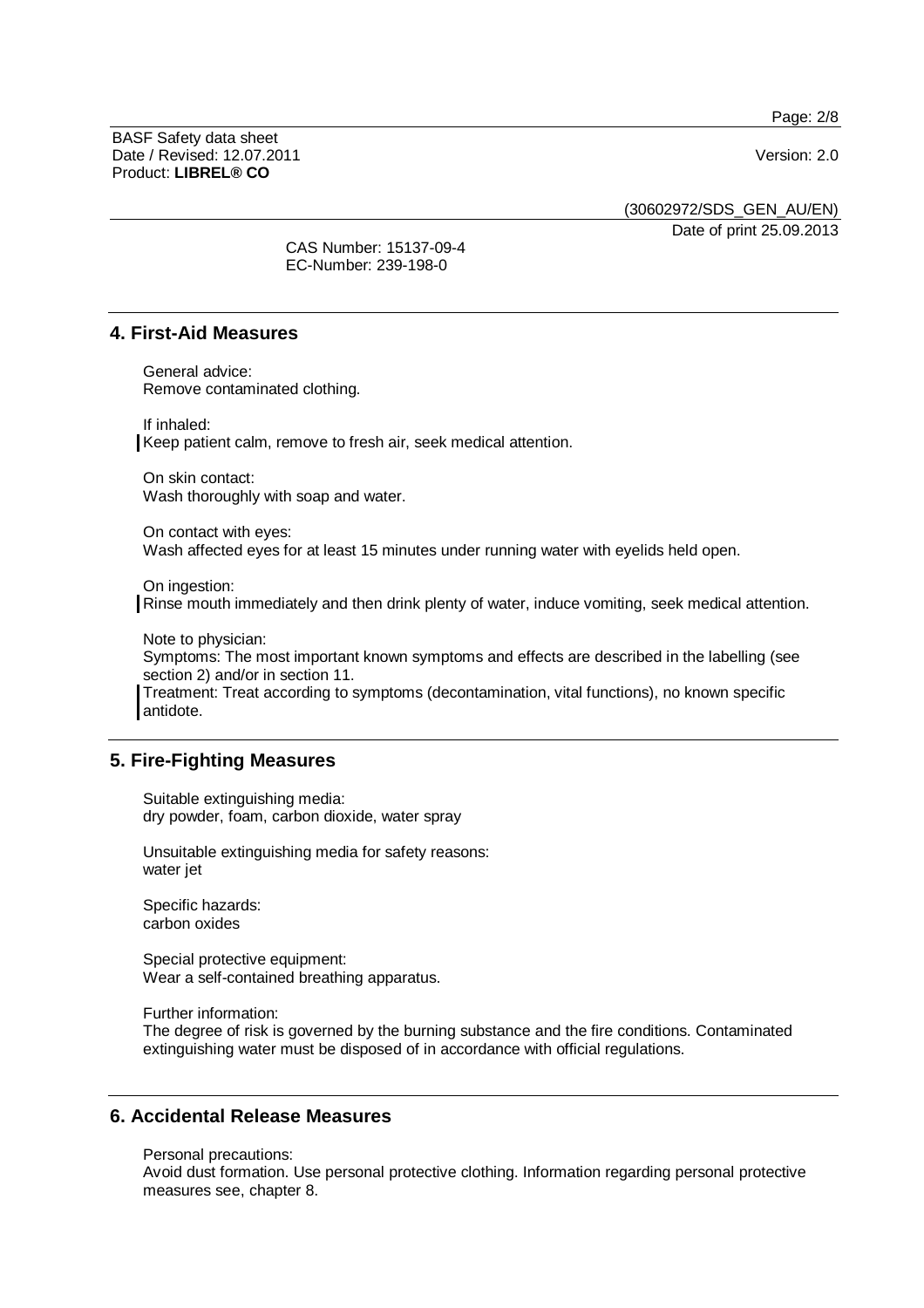Page: 3/8

BASF Safety data sheet Date / Revised: 12.07.2011 Version: 2.0 Product: **LIBREL® CO**

(30602972/SDS\_GEN\_AU/EN)

Date of print 25.09.2013

Environmental precautions: Contain contaminated water/firefighting water. Do not discharge into drains/surface waters/groundwater.

Methods for cleaning up or taking up: For small amounts: Pick up with suitable appliance and dispose of. For large amounts: Contain with dust binding material and dispose of. Avoid raising dust.

# **7. Handling and Storage**

#### **Handling**

Breathing must be protected when large quantities are decanted without local exhaust ventilation.

Protection against fire and explosion: Avoid dust formation. Take precautionary measures against static discharges.

Dust explosion class: none.

#### Storage

Further information on storage conditions: Keep container tightly closed and dry; store in a cool place.

# **8. Exposure controls and personal protection**

Components with workplace control parameters

no exposure standard allocated

#### Personal protective equipment

#### Respiratory protection:

Suitable respiratory protection for lower concentrations or short-term effect: Particle filter with high efficiency for solid and liquid particles (e.g. EN 143 or 149, Type P3 or FFP3).

#### Hand protection:

Chemical resistant protective gloves

Suitable materials also with prolonged, direct contact (Recommended: Protective index 6, corresponding > 480 minutes of permeation time according to EN 374):

e.g. nitrile rubber (0.4 mm), chloroprene rubber (0.5 mm), polyvinylchloride (0.7 mm) and other Supplementary note: The specifications are based on tests, literature data and information of glove manufacturers or are derived from similar substances by analogy. Due to many conditions (e.g. temperature) it must be considered, that the practical usage of a chemical-protective glove in practice may be much shorter than the permeation time determined through testing.

Manufacturer's directions for use should be observed because of great diversity of types.

Eye protection: Safety glasses with side-shields.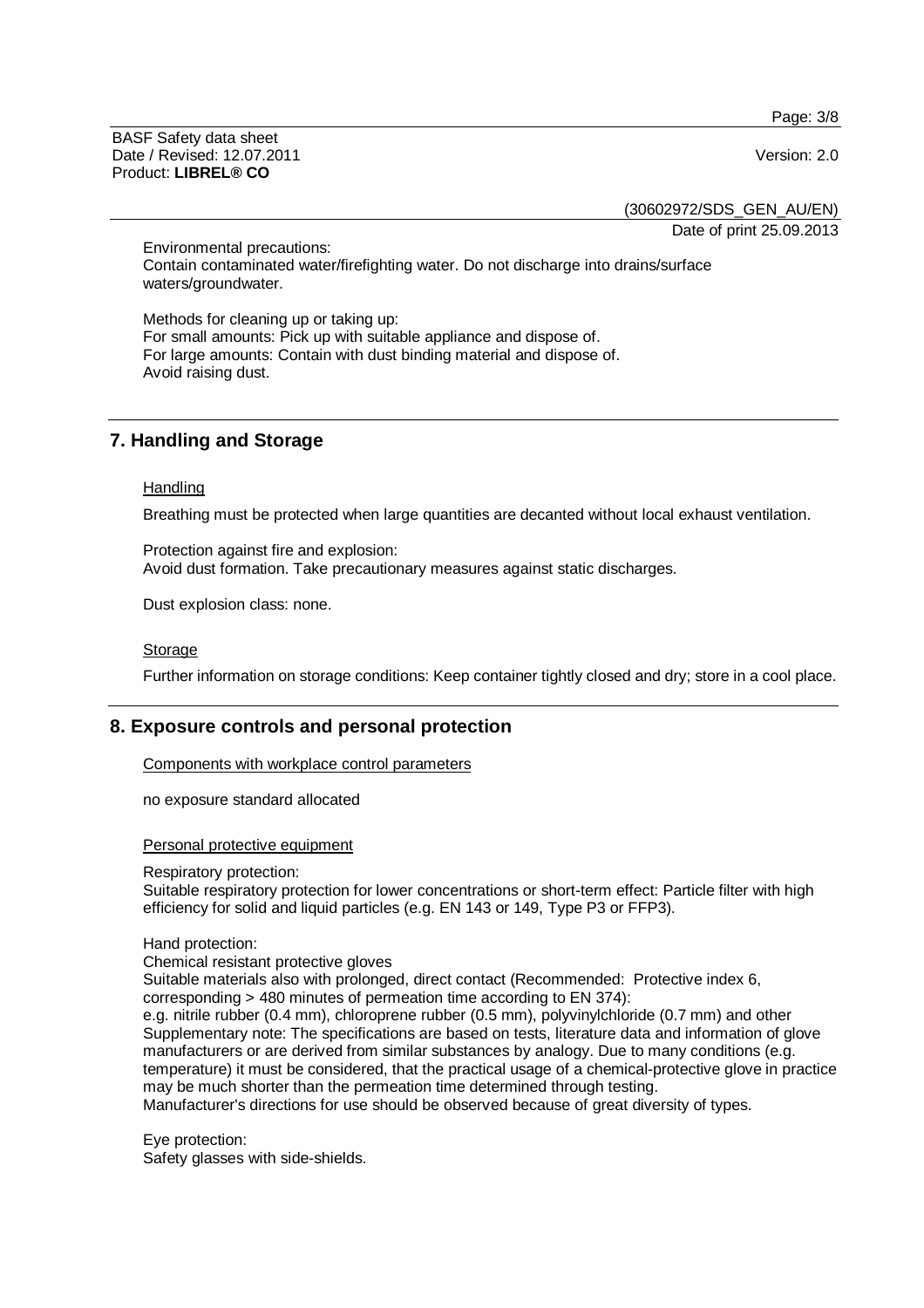Page: 4/8

BASF Safety data sheet Date / Revised: 12.07.2011 **Version: 2.0** Product: **LIBREL® CO**

(30602972/SDS\_GEN\_AU/EN)

Date of print 25.09.2013

Body protection:

Body protection must be chosen depending on activity and possible exposure, e.g. apron, protecting boots, chemical-protection suit (according to EN 14605 in case of splashes or EN ISO 13982 in case of dust).

General safety and hygiene measures:

Handle in accordance with good industrial hygiene and safety practice. Wearing of closed work clothing is recommended.

# **9. Physical and Chemical Properties**

| Form:<br>Colour:<br>Odour:                      | free flowing fine granules<br>pink to red<br>odourless                                               |
|-------------------------------------------------|------------------------------------------------------------------------------------------------------|
| pH value:                                       | $5 - 9$                                                                                              |
| Melting point:                                  | The substance / product decomposes                                                                   |
| Boiling point:                                  | therefore not determined.<br>not applicable                                                          |
| Flash point:                                    |                                                                                                      |
| Flammability:<br>Lower explosion limit:         | not applicable<br>does not ignite                                                                    |
| Upper explosion limit:                          | not applicable                                                                                       |
| Self ignition:                                  | not applicable<br>not self-igniting                                                                  |
| Explosion hazard:<br>Fire promoting properties: | not explosive<br>not fire-propagating                                                                |
| Vapour pressure:                                | < 0.000001 hPa<br>(25 °C)<br>contains water                                                          |
| Bulk density:                                   | 700 kg/m3                                                                                            |
| Solubility in water:                            | approx. 300 g/l                                                                                      |
|                                                 | (20 °C)<br>Partitioning coefficient n-octanol/water (log Pow):<br>(calculated)<br>$-3.86$<br>(25 °C) |
| Viscosity, dynamic:                             | not applicable                                                                                       |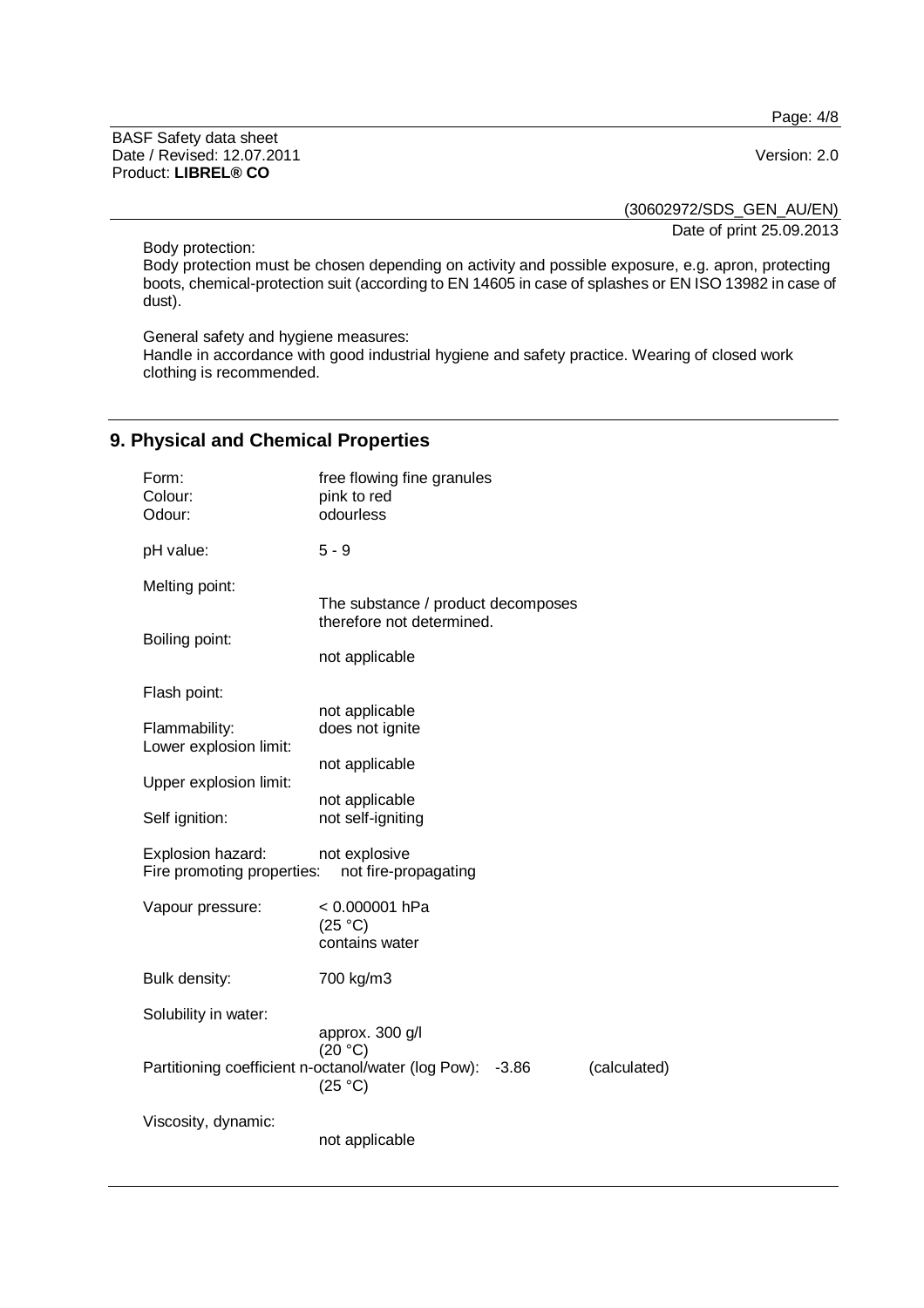Page: 5/8

BASF Safety data sheet Date / Revised: 12.07.2011 Version: 2.0 Product: **LIBREL® CO**

(30602972/SDS\_GEN\_AU/EN)

Date of print 25.09.2013

#### **10. Stability and Reactivity**

Conditions to avoid: Avoid dust formation. Avoid extreme temperatures.

Thermal decomposition:  $> 150 °C$ 

Substances to avoid: strong bases, oxidizing agents

Corrosion to metals: Corrosive effects to metal are not anticipated.

Hazardous reactions: The product is not a dust explosion risk as supplied; however the build-up of fine dust can lead to a risk of dust explosions.

Hazardous decomposition products: No hazardous decomposition products if stored and handled as prescribed/indicated.

# **11. Toxicological Information**

#### **Acute toxicity**

Assessment of acute toxicity: Virtually nontoxic after a single ingestion.

LD50 rat (oral): > 2,000 mg/kg

#### **Irritation**

Assessment of irritating effects: Not irritating to eyes and skin.

Primary skin irritation: non-irritant

Primary irritations of the mucous membrane: non-irritant

## **Sensitization**

Assessment of sensitization: No data available concerning sensitizing effects.

#### **Repeated dose toxicity**

Assessment of repeated dose toxicity: No data available concerning repeated dose toxicity.

#### **Genetic toxicity**

Assessment of mutagenicity: No data available concerning mutagenic effects.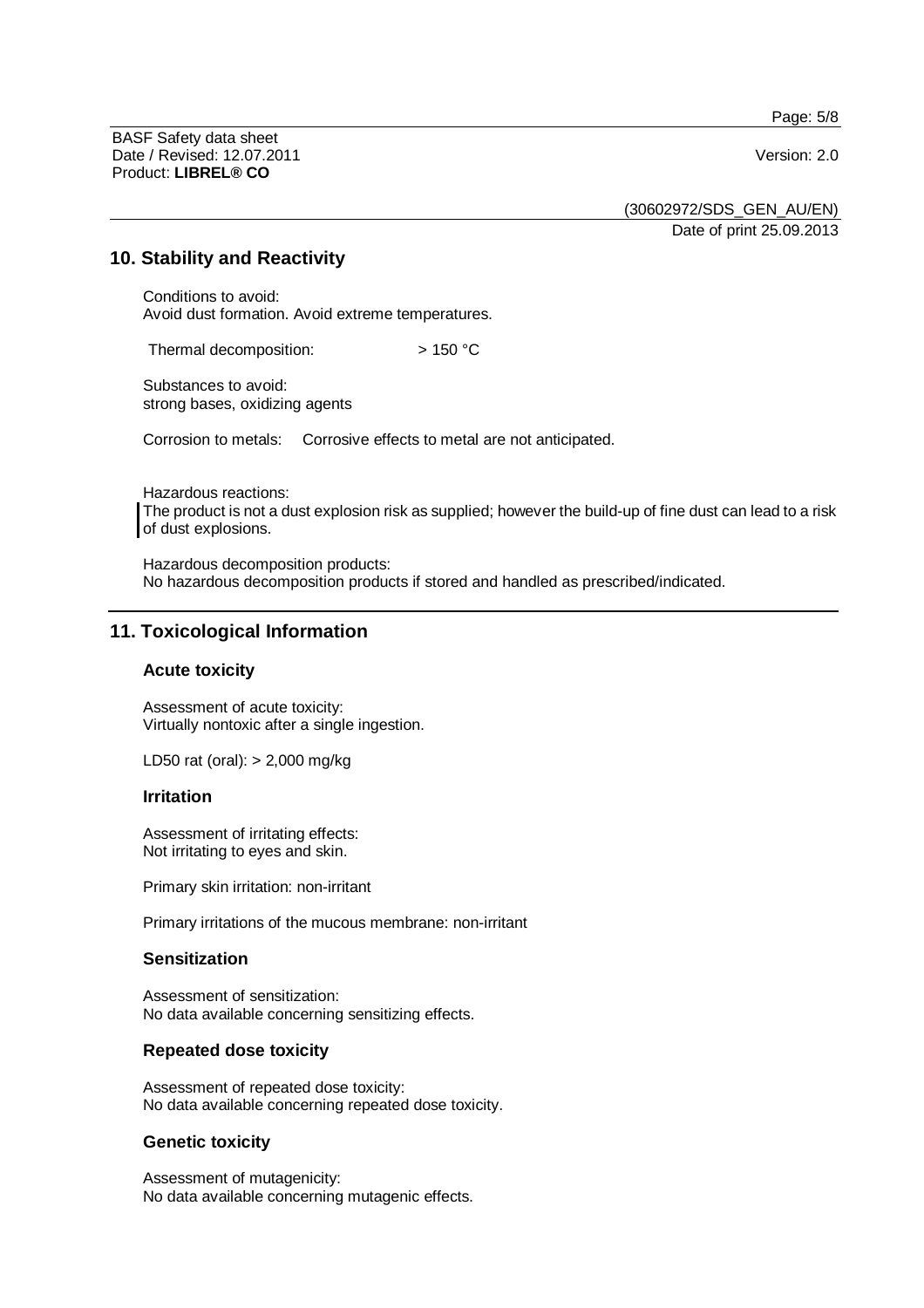Page: 6/8

BASF Safety data sheet Date / Revised: 12.07.2011 Version: 2.0 Product: **LIBREL® CO**

(30602972/SDS\_GEN\_AU/EN)

Date of print 25.09.2013

#### **Carcinogenicity**

Assessment of carcinogenicity: Limited evidence of a carcinogenic effect.

#### **Other relevant toxicity information**

The product has not been tested. The statements on toxicology have been derived from products of a similar structure and composition.

## **12. Ecological Information**

#### **Ecotoxicity**

Assessment of aquatic toxicity: There is a high probability that the product is not acutely harmful to aquatic organisms.

Toxicity to fish: LC50 (96 h) > 100 mg/l, Lepomis macrochirus

#### **Mobility**

Assessment transport between environmental compartments: The substance will not evaporate into the atmosphere from the water surface.

#### **Persistence and degradability**

Assessment biodegradation and elimination (H2O): Poorly biodegradable.

#### **Bioaccumulation potential**

Bioaccumulation potential: Because of the n-octanol/water distribution coefficient (log Pow) accumulation in organisms is not to be expected.

#### **Additional information**

Other ecotoxicological advice: Do not discharge product into the environment without control.

The product has not been tested. The statements on ecotoxicology have been derived from products of a similar structure and composition.

# **13. Disposal Considerations**

Must be disposed of or incinerated in accordance with local regulations.

Contaminated packaging: Uncontaminated packaging can be re-used. Packs that cannot be cleaned should be disposed of in the same manner as the contents.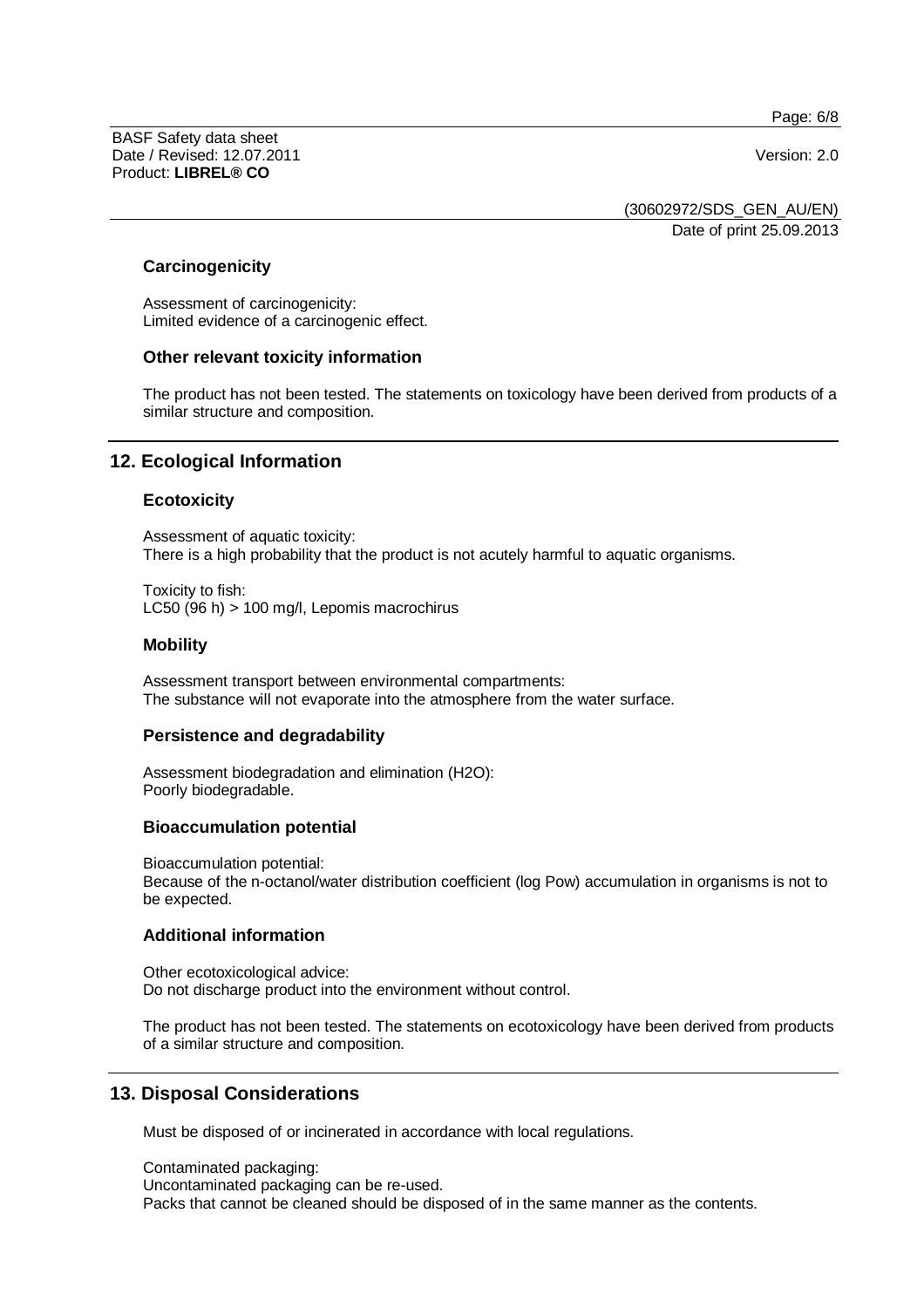Page: 7/8

BASF Safety data sheet Date / Revised: 12.07.2011 **Version: 2.0** Product: **LIBREL® CO**

(30602972/SDS\_GEN\_AU/EN) Date of print 25.09.2013

## **14. Transport Information**

**Domestic transport:** 

Not classified as a dangerous good under transport regulations

**Sea transport**  IMDG

Not classified as a dangerous good under transport regulations

**Air transport**  IATA/ICAO

Not classified as a dangerous good under transport regulations

# **15. Regulatory Information**

Poisons Schedule: Not scheduled

## **Regulations of the European union (Labelling)**

EC-Number: 239-198-0

as in Annex VI of Directive 67/548/EEC:

| Hazard symbol(s)<br>Xn   | Harmful.                                      |
|--------------------------|-----------------------------------------------|
| $R$ -phrase $(s)$<br>R40 | Limited evidence of a carcinogenic effect.    |
| S-phrase(s)<br>S36/37    | Wear suitable protective clothing and gloves. |

Self classification

#### **Other regulations**

If other regulatory information applies that is not already provided elsewhere in this safety data sheet, then it is described in this subsection.

#### **Registration status:**

AICS, AU released / listed